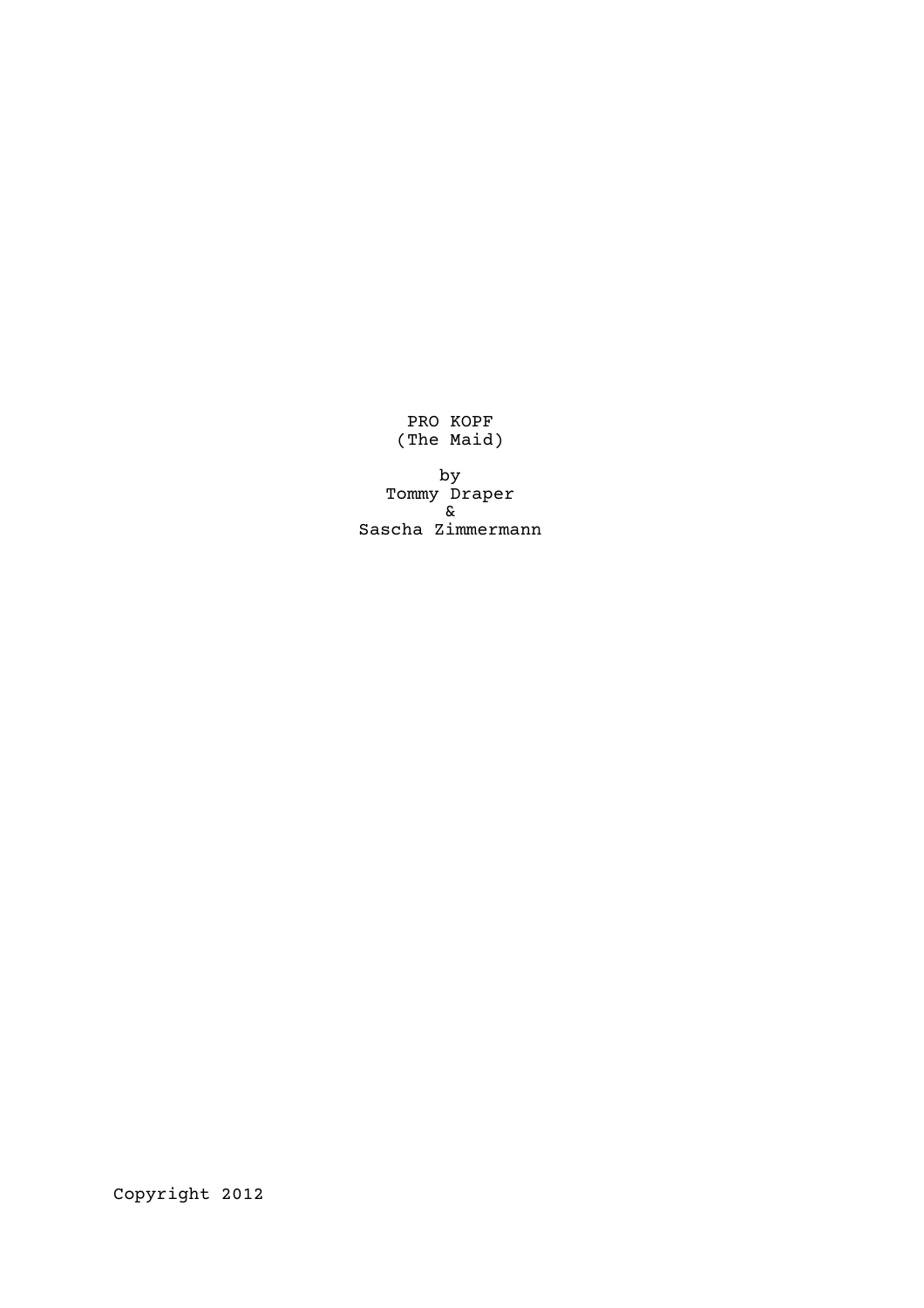CLOSE ON: A PHONE AS IT RINGS IMPATIENTLY.

INT. HOTEL ROOM - EVENING

MARTIN (40's) enters the room, flustered to get to the ringing phone. On his suit jacket is a sticker that states his name.

He throws his briefcase on the bed, rips the sticker off his chest, grabs the phone, loosens his tie.

> MARTIN Hello? (pause) Hi Frank. (pause) No, I've been in the conference all day. I just got back to the Hotel. (pause) No, it's not good but it's got a mini-bar and the company is paying so what the hell. Frank, what's so urgent? (pause) The report? By tomorrow? You're joking, right? (pause) Do you know what time it is? Can't you handle it?

He checks his mobile. The battery is dead so he throws it aside.

> MARTIN (CONT'D) What do you mean, I've got nothing better to do? The porn selection might be worth watching! (sighs) Yeah, ok.. OK. Let me check if I've got the file with me.

Martin puts the phone down on the bedside table, giving it the middle finger. He wanders to the En Suite bathroom. He opens his fly, letting out a groan as he urinates.

Once finished in the bathroom Martin returns to the phone.

MARTIN (CONT'D) Yeah...I haven't got the file with me. (pause) Yeah, yeah. You had better get on with it. (MORE)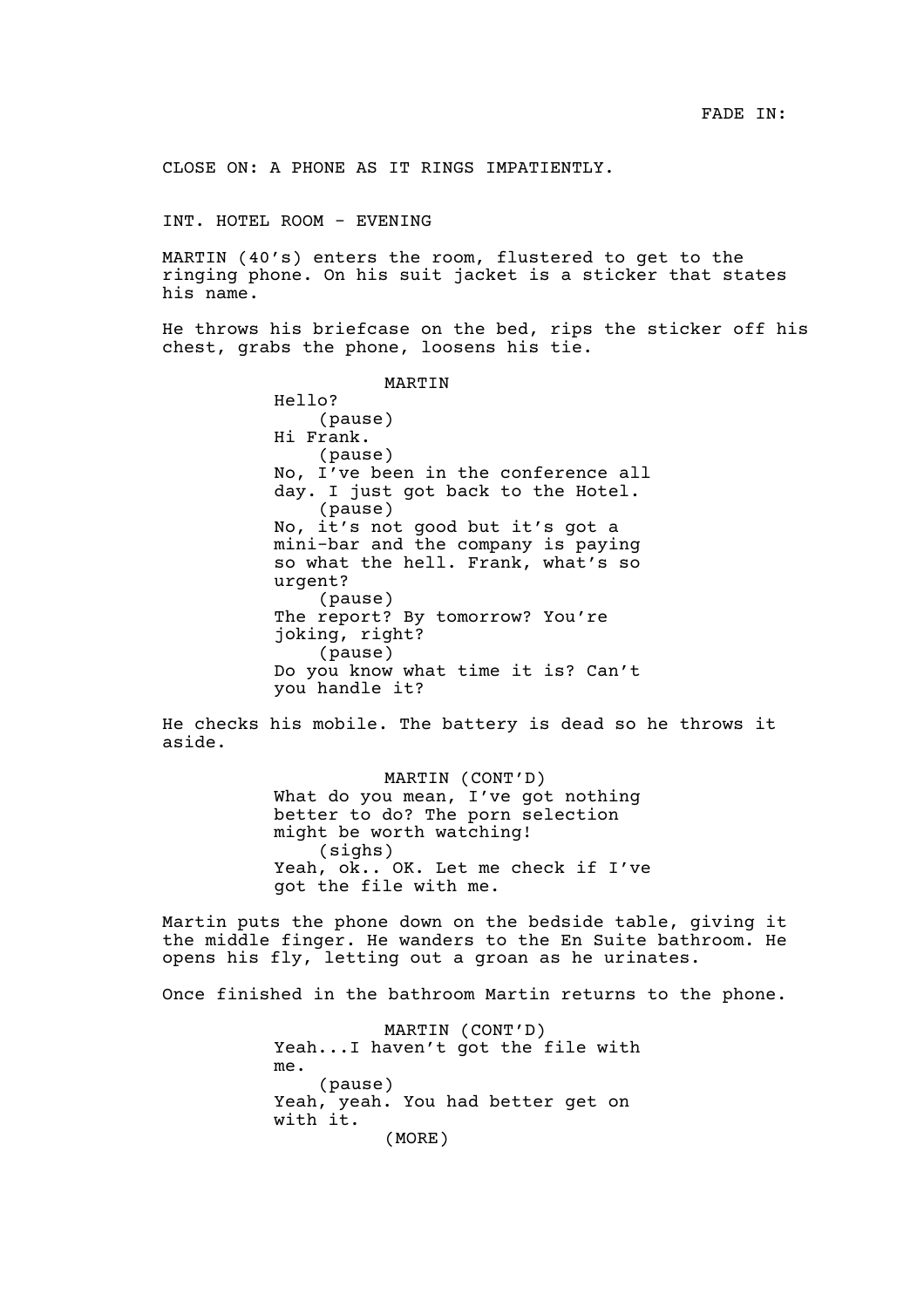MARTIN (CONT'D) (pause) Yep. Frank, I gotta go.

MARTIN (CONT'D) (pause) Ok, great. See you tomorrow.

Martin hangs up the phone.

MARTIN (CONT'D)

Idiot!

Martin opens the mini-bar. He looks at the selection of single serving bottles.

> MARTIN (CONT'D) Whiskey or Gin, Whiskey AND Gin?

He decides on Whiskey. He pours it into one of the Hotel glasses.

He turns on the TV. A strange independent movie is playing.

Drink in hand, shoes off Martin retires to the bed. He looks at what's playing on the TV. He doesn't much care for the movie so he turns the TV off.

He sighs with boredom.

He picks up the phone and dials. We hear the phone ringing at the other end. The ringing seems to last forever.

Eventually it is picked up.

In an instant Martin speaks. NOTE: We only see this conversation from MARTIN's room.

> MARTIN (CONT'D) (playful sexy voice) I wanna throw you down on the bed, get you naked and make long hot love to you all night!

He takes a hit on his drink.

FEMALE VOICE (from phone) If you don't hang up, I'm going to call the Police.

Martin spits drink out with surprise at the unexpected voice.

MARTIN Shit! Sorry, who is this?

Martin dusts the drink from himself.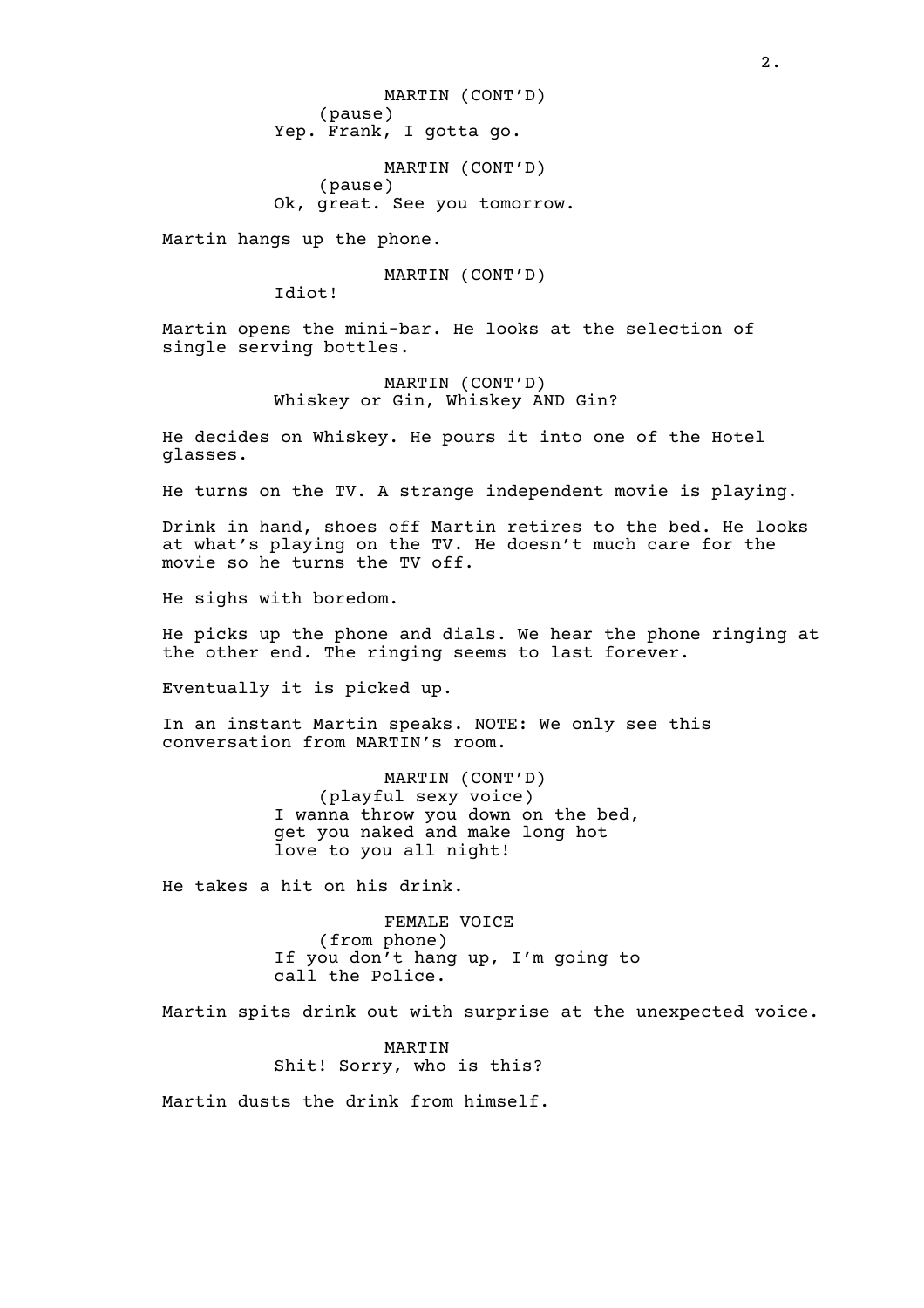FEMALE VOICE I'm the maid. MARTIN The maid? But we don't have a maid. MAID It's my first day. The lady of the house has given me a weeks trial. MARTIN Great, I go away for a week and she's already got help in! Typical! MAID I'm sorry sir. The agency sent me. MARTIN No, it's not your fault. (beat) What's your name? MAID Anita. MARTIN Anita, ok. I'm MARTIN. I'm the husband. Is my wife there? I'd like to speak to her. MARTIN Hello? (calling slowly) Hello? Anita? Maid? Are you still there?

ANITA Yes, I'm still here.

SILENCE

MARTIN Well... can you get me my wife on the phone, please?

ANITA Uhmmm... she's in the bedroom. (beat) I don't think she wants to be disturbed.

MARTIN It's alright, you can go get her. Tell her it's me on the phone.

SILENCE. Martin becomes agitated.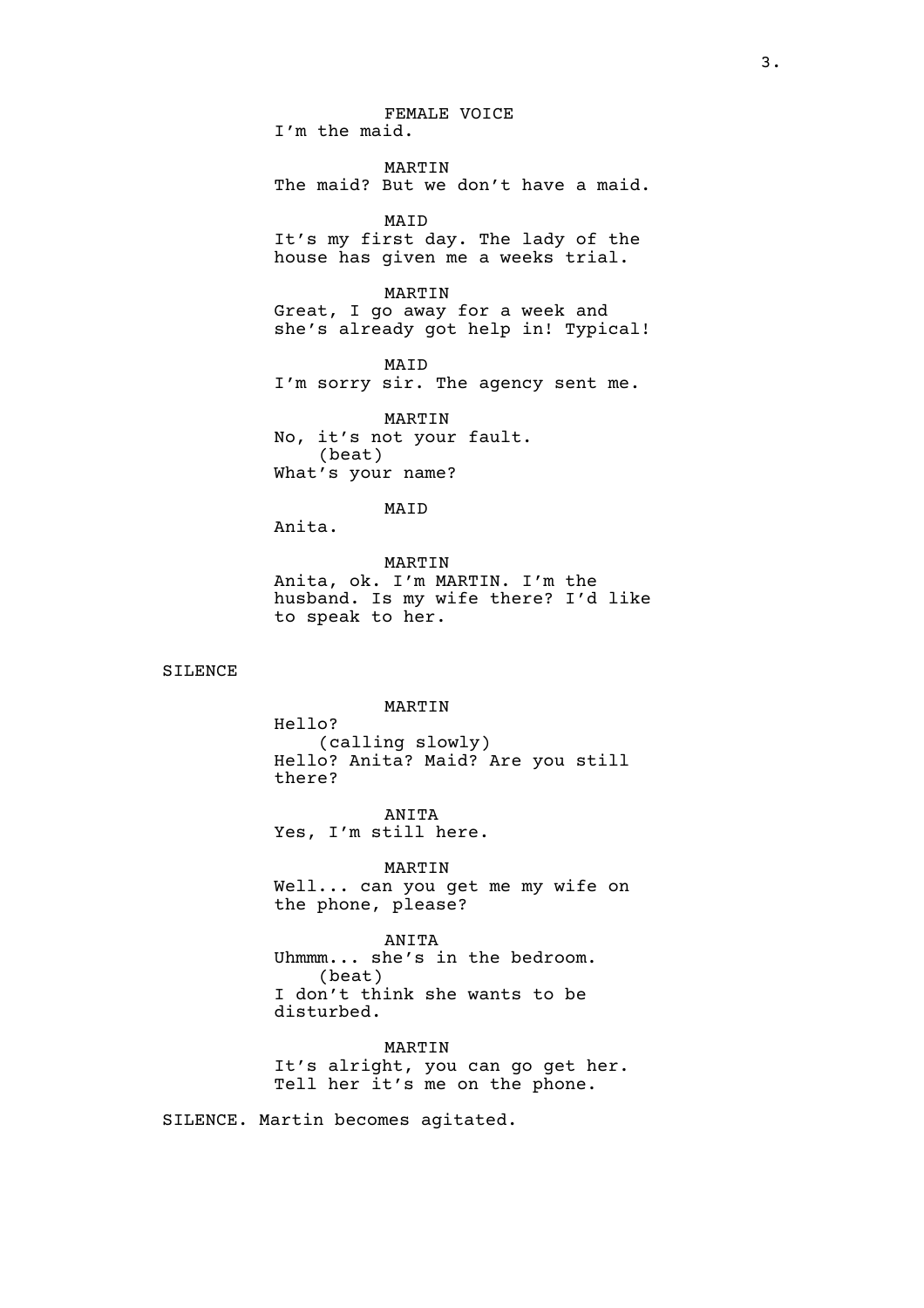MARTIN (CONT'D) Anita? (stern) Go and get my wife for me. I'm sure you won't disturb her. ANITA Erm, I think I... (beat) This is really awkward. MARTIN What is really awkward??? LONG PAUSE... ANITA Sir, I don't know how to say this but... She is not alone. There's a man with her. I thought he was her husband if you understand what I mean? Martin falls silent. A shocked and hurt look on his face. ANITA (CONT'D) Martin? (pause) Are you still there? (pause) Martin? MARTIN Yes. I'm still here. ANITA I'm really sorry. MARTIN Me to. Emotions and ideas hit Martin like a train, smashing his world apart. ANITA Is there anything I can do? No reply. ANITA (CONT'D) Hello? (pause) Hello? Is there anything I can do?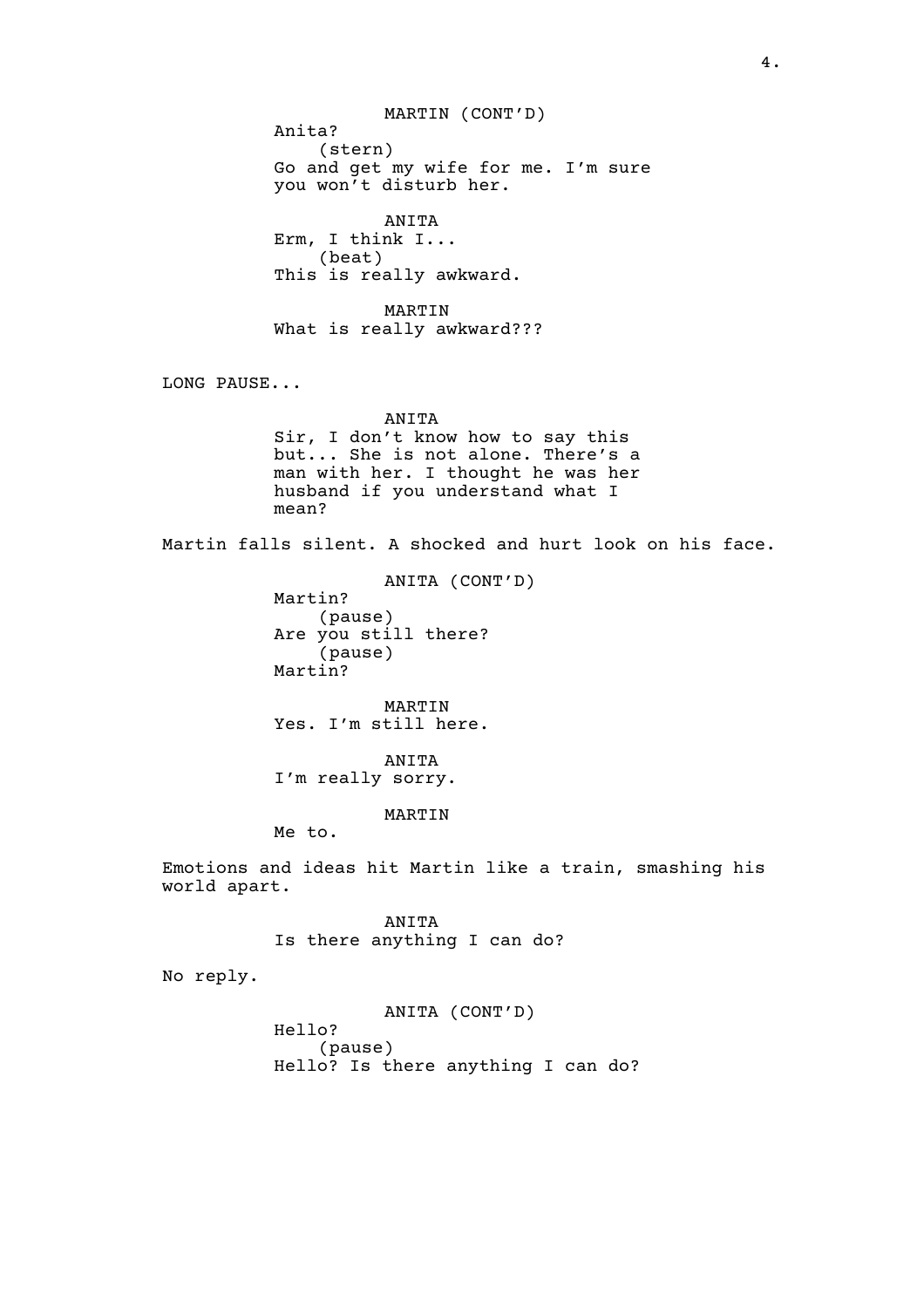MARTIN (to himself but loud enough for the maid to hear) You can kill that cheating bitch for me.

ANITA I'm sorry, what did you say?

There's a pause as the idea runs through Martin's mind.

MARTIN

I said (clears his throat) Kill that cheating bitch for me.

ANITA I'm going to hang up now

MARTIN No! No, wait. I'll pay. I'll pay you well! Very well.

The phone hasn't been put down yet. Anita the Maid is listening.

> MARTIN (CONT'D) What do you get an hour? 10, 15 Euros?

## ANITA

# MARTIN (CONT'D) I'll give you 10,000!

## ANITA

An hour?

MARTIN What? No! 10,000 to do the job.

ANITA Are you serious? 10,000 Euros to kill someone?

### MARTIN

Yes!

ANITA Listen, I'm the maid, not a hitwoman!

MARTIN I'll give you 20,000!

ANITA This isn't an auction.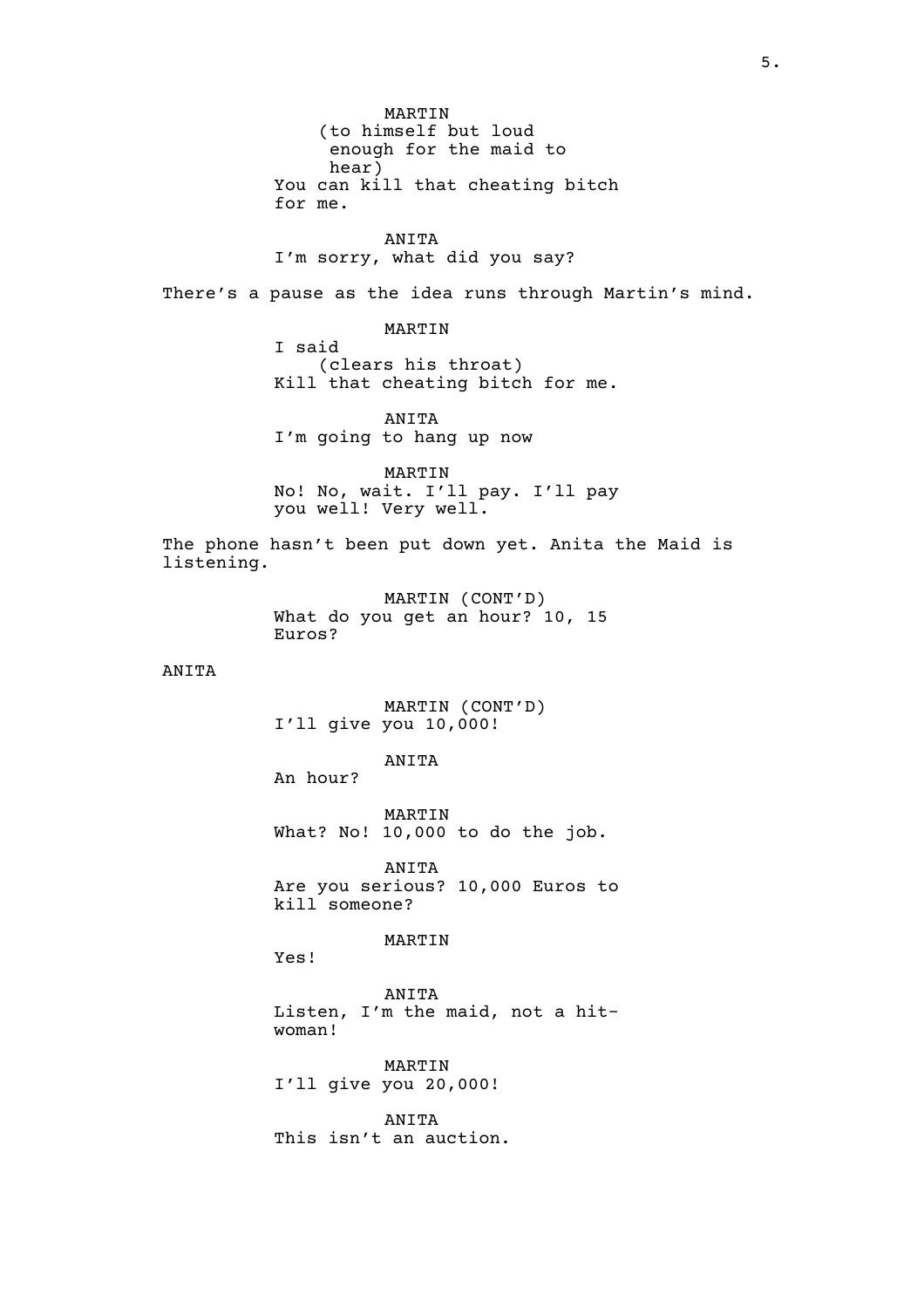#### MARTIN

Do you know how many times she has done this? We've seen more marriage counsellors than--

ANITA Listen, I think you need to calm down.

MARTIN

No, I don't need to calm down. I need to get a bit of revenge. That's what I need.

Silence.

ANITA

Let me see if I have got this right. You're offering me money to kill your wife and the man she's in bed with?

MARTIN Yes. Yes, that's exactly what I'm doing. (beat) Will you do it? (beat) These people mean nothing to you. You don't even know them. But the money. Lots of money. I'm sure that means something to you. More than two strangers anyway.

ANITA No... No, I won't do it.

Martin looks disappointed.

MARTIN OK. You know what, it was a bad idea anyway. Forget I even said it.

ANITA I won't do it, not for 20,000 Euros. It's too small. (beat) How about 50,000?

MARTIN What? 50,000 Euros? You're out of your mind! I'm not paying that!

ANITA I thought wanted them killed?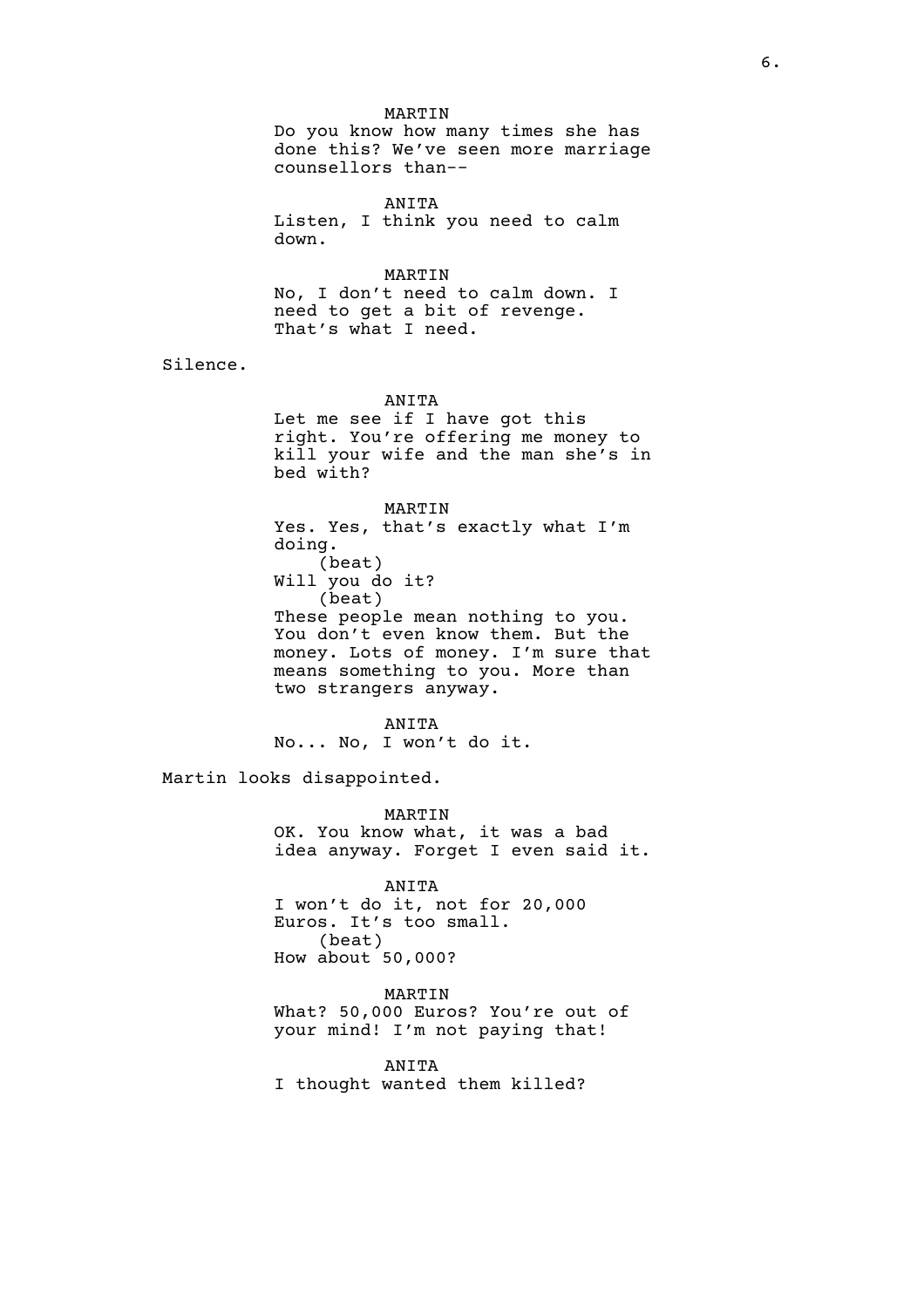ANITA

Alright, that's fine. Save your money. Then I'll leave them to it in the bedroom and finish cleaning the rest of your home.

Anita the maid has hooked Martin.

MARTIN OK. How about 15,000 - each? How does that sound?

ANITA

I'll do it for 40,000 - each.

#### MARTIN

No way!

### ANITA

Listen to me Martin, you want two people dead. Killed in cold blood. And you want me to do it for you. If I get caught I will go to prison for a very, very long time. You want this done? Get yourself some dynamite, blow a hole in the side your wallet and pay up! (beat) I want 40,000 - each! (beat) And a lawyer. A damn good lawyer if I get caught.

MARTIN

How about 50,000 for both?

#### ANITA

You know, I probably shouldn't have done this but earlier I snuck up to the bedroom door and listened to what your wife is doing in there. You should hear the noises they are making.

His bottom lip trembles.

# ANITA (CONT'D) I can put the receiver to the door so you can hear them for yourself. I don't know what he is doing to your wife but, whoa, she seems to like it. And I mean really, really like it.

(beat) (MORE)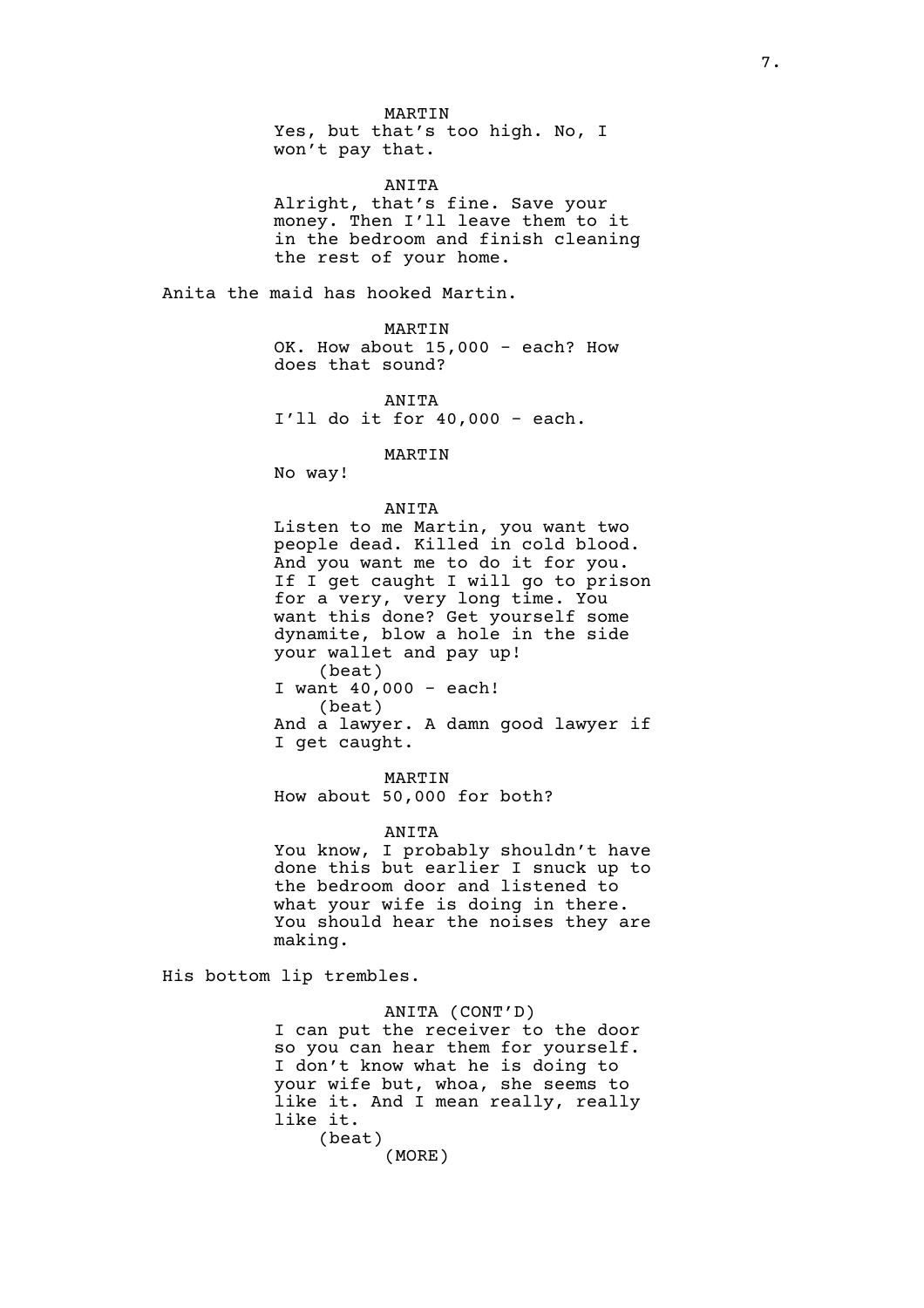ANITA (CONT'D) Sounds like she can't get enough of it! (beat) After she's done with him I might have a go myself. I wouldn't want to miss the fun. He looks very hot. Half the ago your wife. Very ripped, a real Adonis! MARTIN ALRIGHT! Alright! I get it. 30,000 each! Yes? ANITA I can live with that. 30,000 each. And a lawyer if I get caught. Say it! MARTIN 30,000 - each! And a lawyer! Whatever you want. Just kill them already! ANITA All right! (beat) How do you want me to do it? MARTIN Go to my office. There's my gun in the-- ANITA It's ok, I know where your gun is. MARTIN Really? ANITA I'm a good maid. Believe me, I know all your secrets! Wait a minute. Anita puts the phone down. Martin waits, his anxiety growing with every passing moment. ANITA (CONT'D) Got it. (beat) Now, say it again. What's our deal? MARTIN 30,000 - each! And a damn good lawyer if you get caught. (determined) Now Anita, I'm not paying you by the hour. Do it!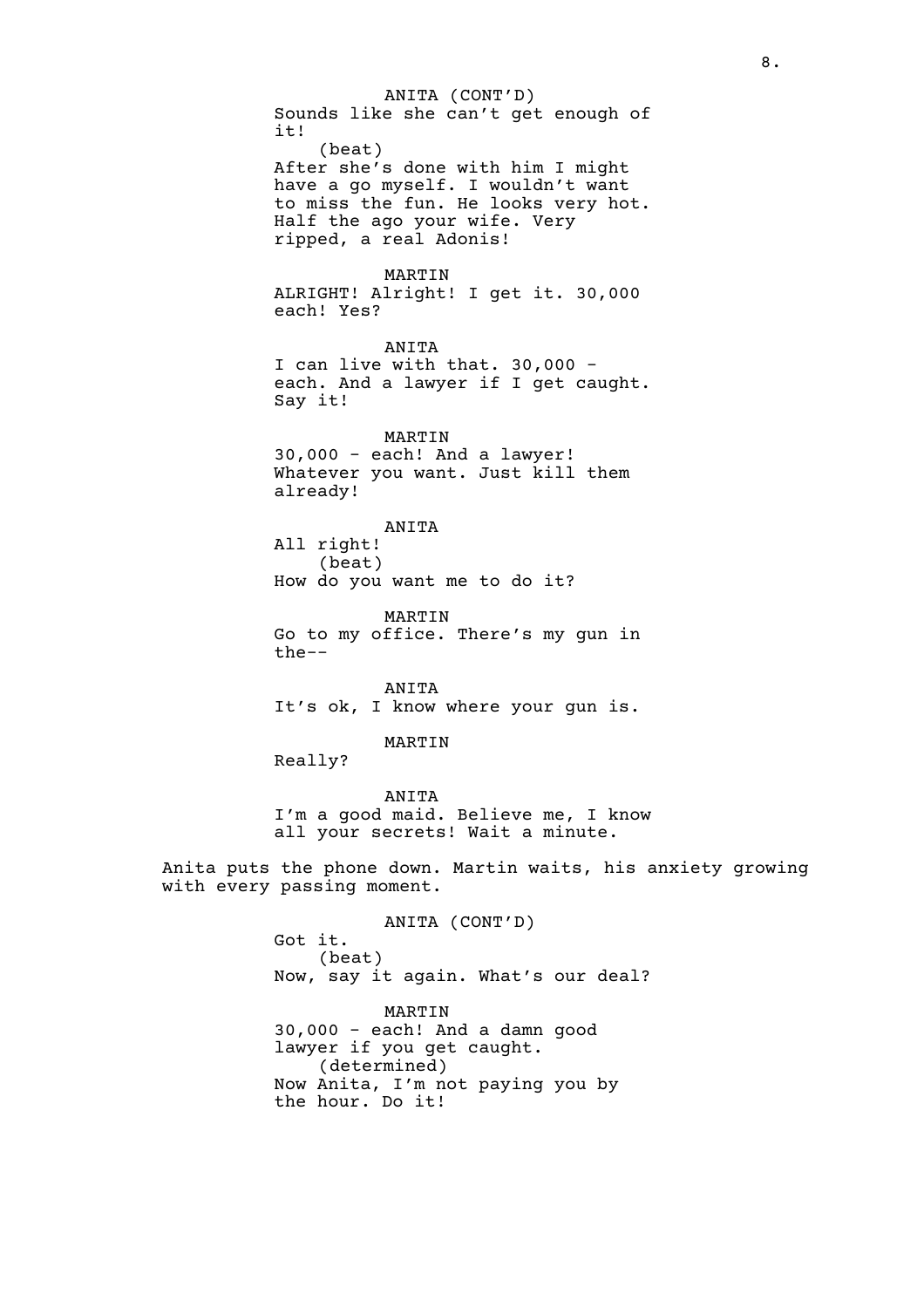The phone is laid on the table. We hear footsteps fade away. KNOCK KNOCK on a door.

> ANITA (CONT'D) Excuse me, I don't mean to interrupt.

A short silence then the first, extra loud gunshot. For a moment we hear a woman SCREAM then the second shot silences the SCREAM.

Waves of emotion hit Martin at the murder of his cheating wife.

Anita returns to the phone.

ANITA (CONT'D)

It's done. What now? Do you want me to mess things up? Steal the valuables and make it look like a burglary?

MARTIN No! Yes, yes good idea! Take the jewelry box. My wife keeps it in the bottom drawer of her bedside cabinet. (beat) Then get rid of the bodies. (beat) Outside... in my tool shed you'll find a shovel. Head down to the bottom of the garden. There is an oak tree. Dig a deep hole behind it. No one will find them out there, I'll make sure of it.

ANITA What tool shed? What old oak tree? (beat) You live in a penthouse suite.

MARTIN What? No, Jennifer and I have acres of land with a garden and trees. What are you talking about a penthouse suite?

ANITA

Who is Jennifer?

The color drains from Martin's face. A look of horror hits him as he drops the phone.